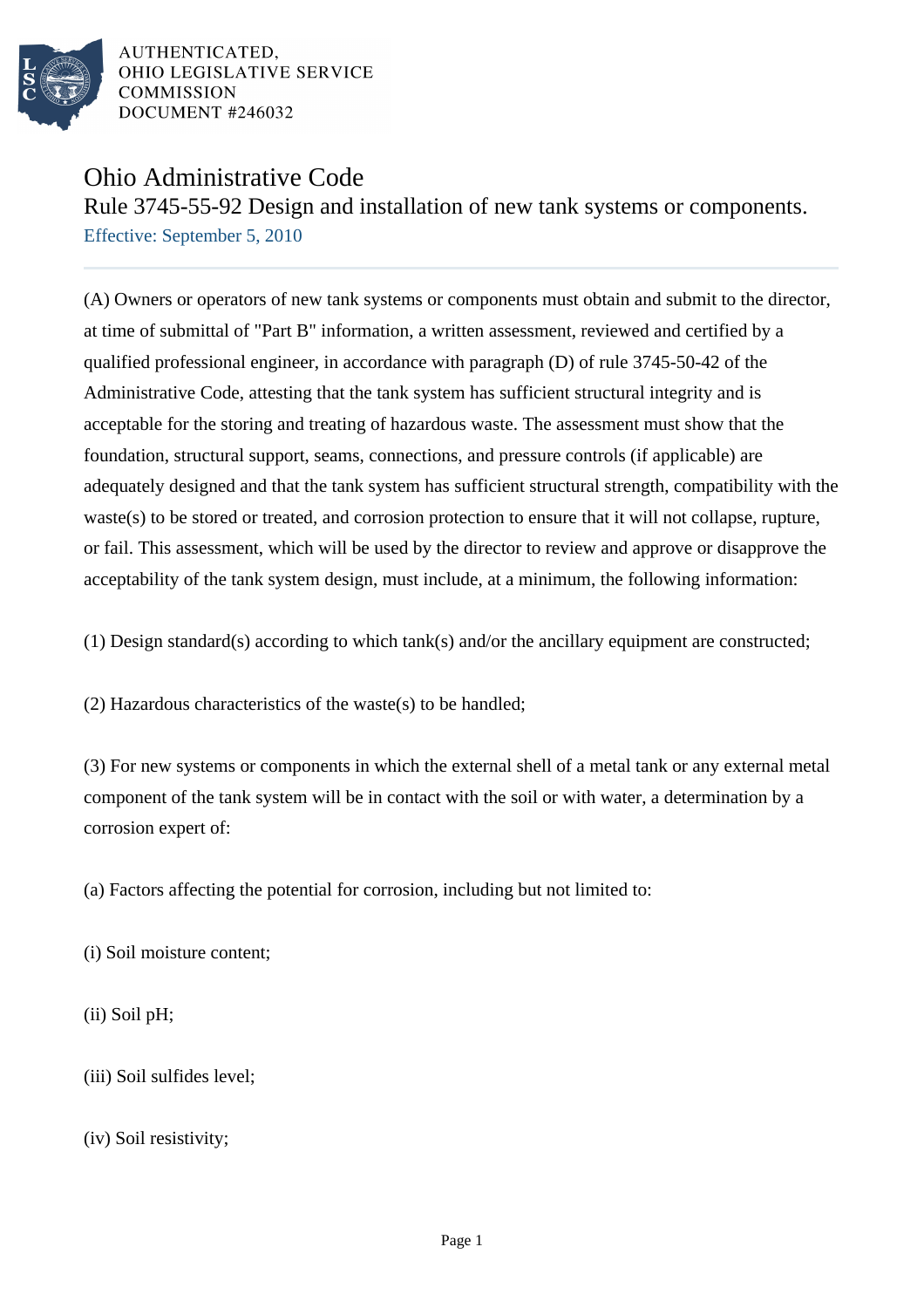

- (v) Structure to soil potential;
- (vi) Influence of nearby underground metal structures (e.g., piping);
- (vii) Existence of stray electric current; and

(viii) Existing corrosion protection measures (e.g., coating, cathodic protection), and

(b) The type and degree of external corrosion protection that are needed to ensure the integrity of the tank system during the use of the tank system or component, consisting of one or more of the following:

(i) Corrosion-resistant materials of construction such as special alloys, fiberglass-reinforced plastic, etc.;

(ii) Corrosion-resistant coating (such as epoxy, fiberglass, etc.) with cathodic protection (e.g., impressed current or sacrificial anodes); and

(iii) Electrical isolation devices such as insulating joints, flanges, etc.

[Comment: The practices described in the "National Association of Corrosion Engineers (NACE)" standard, "Recommended Practice (RP-02-85) - Control of External Corrosion on Metallic Buried, Partially Buried, or Submerged Liquid Storage Systems," and the "American Petroleum Institute (API)" publication 1632, "Cathodic Protection of Underground Petroleum Storage Tanks and Piping Systems," may be used, where applicable, as guidelines in providing corrosion protection for tank systems.]

(4) For underground tank system components that are likely to be adversely affected by vehicular traffic, a determination of design or operational measures that will protect the tank system against potential damage; and

(5) Design considerations to ensure that: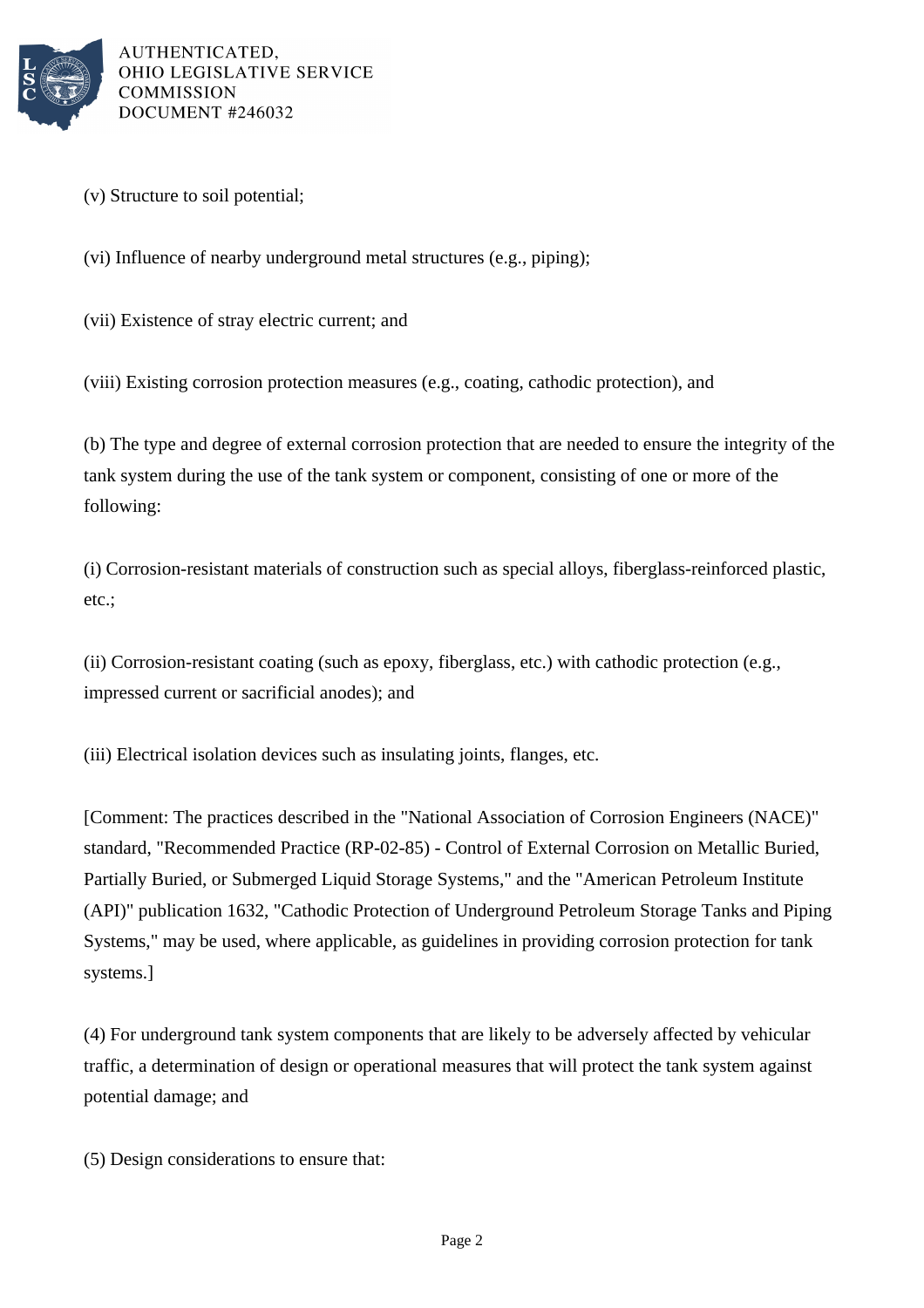

(a) Tank foundations will maintain the load of a full tank;

(b) Tank systems will be anchored to prevent flotation or dislodgement where the tank system is placed in a saturated zone, or is located within a seismic fault zone subject to the standards of rule 3745-54-18 of the Administrative Code; and

(c) Tank systems will withstand the effects of frost heave.

(B) The owner or operator of a new tank system must ensure that proper handling procedures are adhered to in order to prevent damage to the system during installation. Prior to covering, enclosing, or placing a new tank system or component in use, an independent, qualified installation inspector or a qualified professional engineer, either of whom is trained and experienced in the proper installation of tank systems or components, must inspect the system for the presence of any of the following items, and all discrepancies must be remedied before the tank system is covered, enclosed, or placed in use:

(1) Weld breaks;

(2) Punctures;

- (3) Scrapes of protective coatings;
- (4) Cracks;
- (5) Corrosion; and

(6) Other structural damage or inadequate construction/installation.

(C) New tank systems or components that are placed underground and that are backfilled must be provided with a backfill material that is a noncorrosive, porous, homogeneous substance and that is installed so that the backfill is placed completely around the tank and compacted to ensure that the tank and piping are fully and uniformly supported.